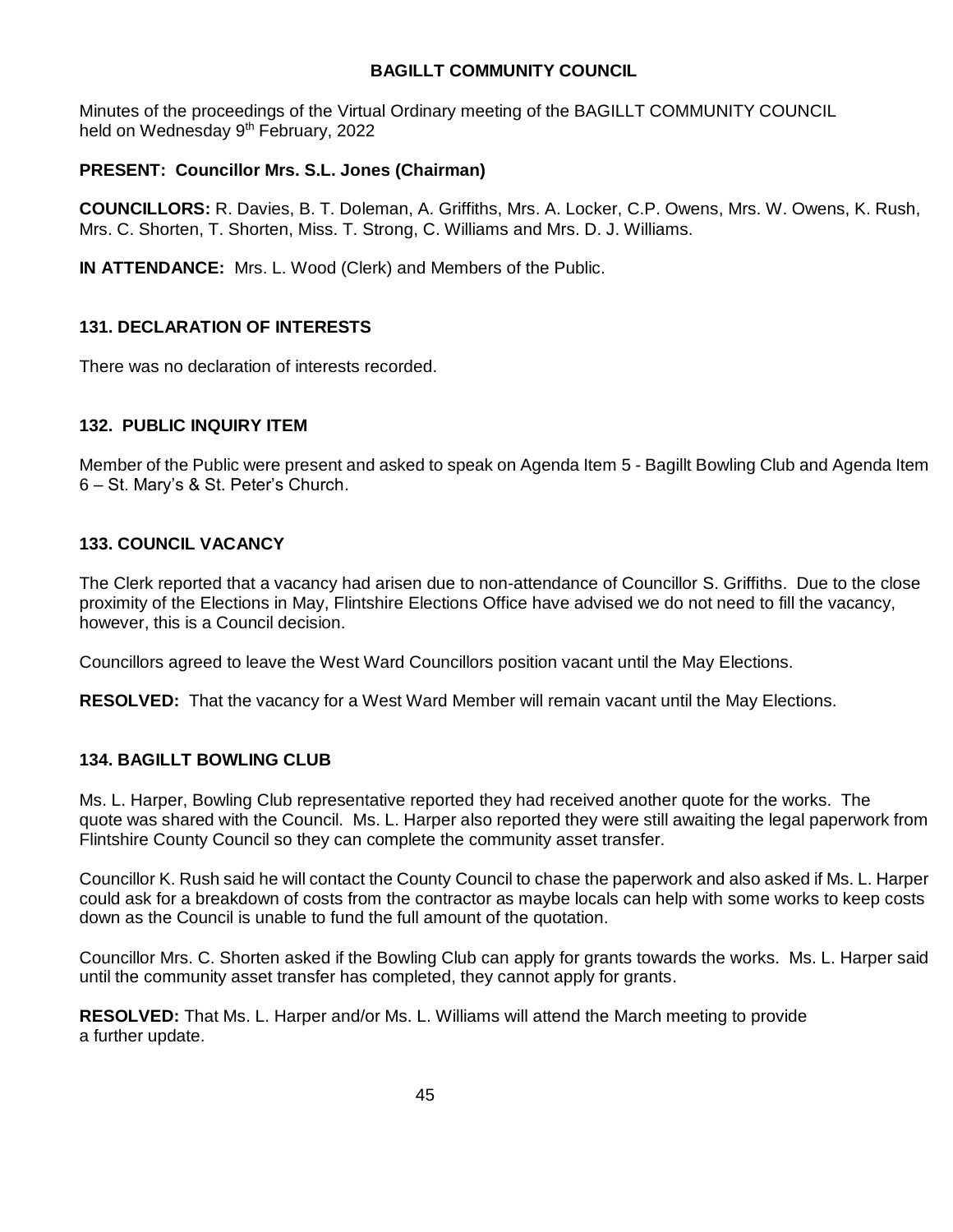## **135. ST. MARY'S & ST. PETER'S CHURCH**

The Clerk reminded Council that Rev. K. Evans had previously sought financial support from the Council to pay towards a handrail on the pedestrian steps. The Council agreed a figure of up to £3,000 but asked the Reverend to seek quotations.

Rev. K. Evans shared two quotations for the works and said she was awaiting a third quotation.

The Chair confirmed the Council will provide the £3,000 as agreed, however, the Council cannot transfer the funds until a contractor has been confirmed and the works are commencing.

Rev. K. Evans thanked the Council and will update the Clerk accordingly.

**RESOLVED:** That Rev. K. Evans will inform the Clerk once works are set to commence and then the Council £3,000 financial donation will be transferred.

#### **136. POLICING MATTERS**

The Clerk reported that following the Council's request to arrange a meeting with a small delegation of Councillors, Inspector S. Roberts and the Mr. A. Dunbobbin, Police Crime Commissioner have arranged to meet with Councillors on Tuesday 15th March.

Councillor C. P. Owens reported that residents are complaining about cars parking near the Chemist, on the pavements and blocking access.

Cllr. K. Rush reported speeding vehicles near Foel Gron around School pick up times and asked if this area could be patrolled.

**RESOLVED:** That the Councillors will report back to the April Council Meeting following the Police Meeting and that the issued raised be reported to PCSO T. Hulse.

#### **137. MINUTES**

RESOLVED: That the minutes of the Ordinary meeting of the Council, held on 12<sup>th</sup> January 2022 be confirmed as a correct record and signed by the Chairman.

#### **138. CHAIRMAN'S COMMUNICATIONS**

The Chair informed the Council that she would be donating her Chair's Allowance equally between, the Community Garden, Busy Rascals After School Club, St. Mary's and St. Peter's Church and the Morris Dancing troop.

**RESOLVED:** That the Clerk will make the payments to the Community Garden, Busy Rascals After School Club, St. Mary's and St. Peter's Church and the Morris Dancing troop.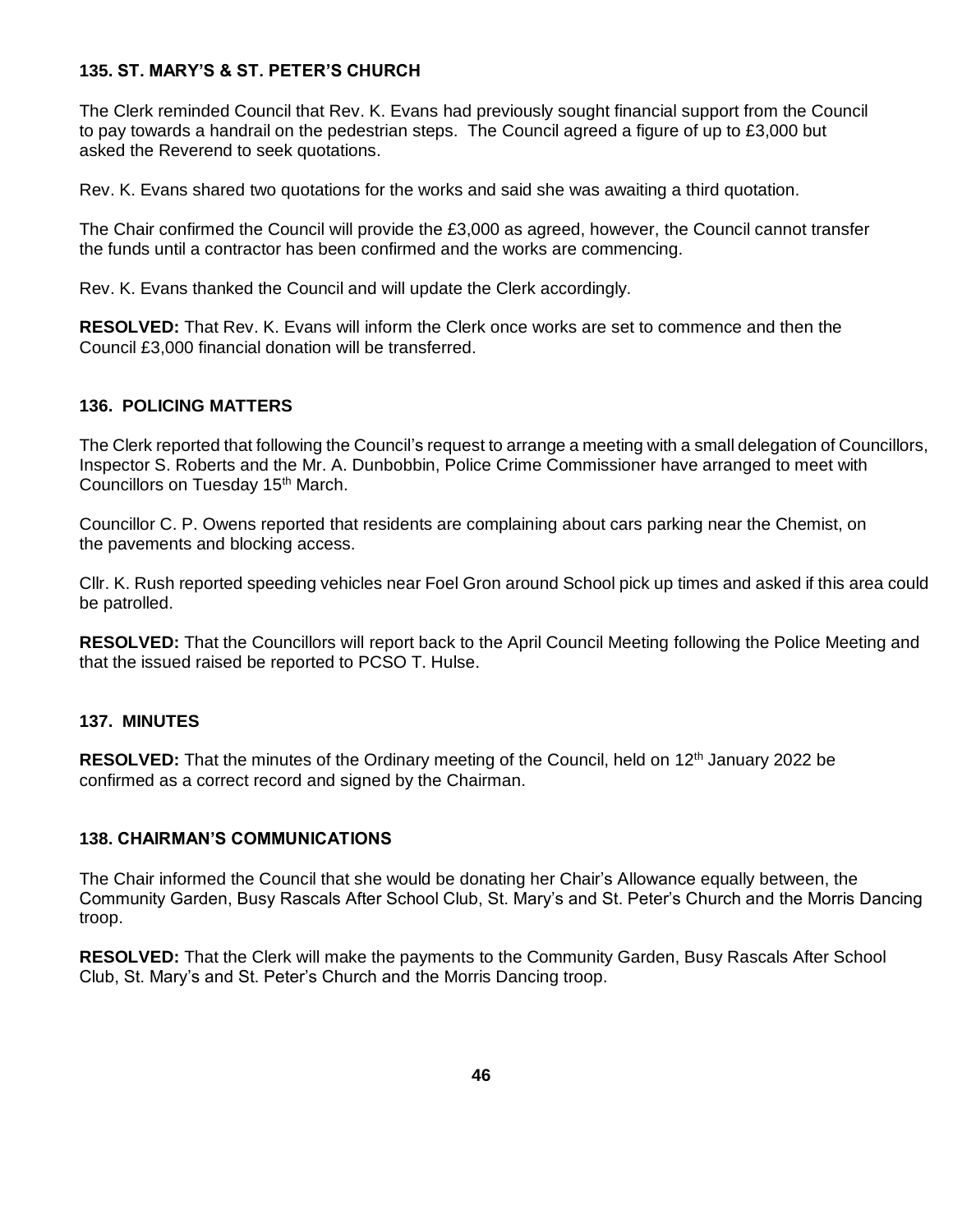## **139. REPORTS BY REPRESENTATIVES & COUNTY COUNCILLORS**

Councillor K. Rush reported he attended a site visit at Beechcroft with Flintshire Highways Officers regarding off street parking, unfortunately at this present time, no money or grants are available and the advice was to pursue the Housing Office.

**RESOLVED:** That the report was noted.

## **140. PLANNING**

#### **Application Decisions – for information.**

| <b>App No</b> | <b>Location</b>                                                           | <b>Detail</b>                                                                                                                                                                        | <b>Decision</b> |
|---------------|---------------------------------------------------------------------------|--------------------------------------------------------------------------------------------------------------------------------------------------------------------------------------|-----------------|
| 062488        | Rose Cottage, Foel<br>Gron, Bagillt, Flintshire,<br>CH <sub>6</sub> 6BB   | Erection of single dwelling                                                                                                                                                          | Refused         |
| 063842        | Pen Y Bryn Residential<br>Home, Fron Deg, Bagillt,<br>Flintshire, CH6 6HU | Application for the approval of details<br>reserved by condition no. 9 (Full Travel<br>Plan and Transport Implementation<br>Strategy) attached to planning permission<br>ref. 059174 | Approved        |

The Clerk informed the Council of the above planning application decision that was received from Flintshire County Council.

**RESOLVED:** That the Application decisions were noted.

## **141. ACCOUNTS FOR PAYMENT**

| <b>Voucher</b><br><b>No</b> | <b>Name</b>                      | <b>Details</b>                                                             | £       |
|-----------------------------|----------------------------------|----------------------------------------------------------------------------|---------|
| 85                          | Gwyn the shoe                    | Riverbank Notice Board Lock Change                                         | 85.00   |
| 86                          | <b>NR Windows</b>                | <b>Community Library UPVC Door</b>                                         | 1230.00 |
| 87                          | Mrs. L. Wood, Clerk              | <b>Clerks Salary &amp; Expenses</b>                                        | 727.97  |
| 88                          | <b>HM Revenues &amp; Customs</b> | Tax & NI - Clerks Salary                                                   | 190.81  |
| 89                          | <b>Clwyd Pension Fund</b>        | <b>Employers &amp; Employees' Pension</b><br><b>Contribution for Clerk</b> | 203.68  |
| 90                          | <b>Opus Energy</b>               | <b>Community Library Electricity</b>                                       | 81.26   |
| 91                          | <b>Bagillt Web Design</b>        | Website Accessibility update                                               | 450.00  |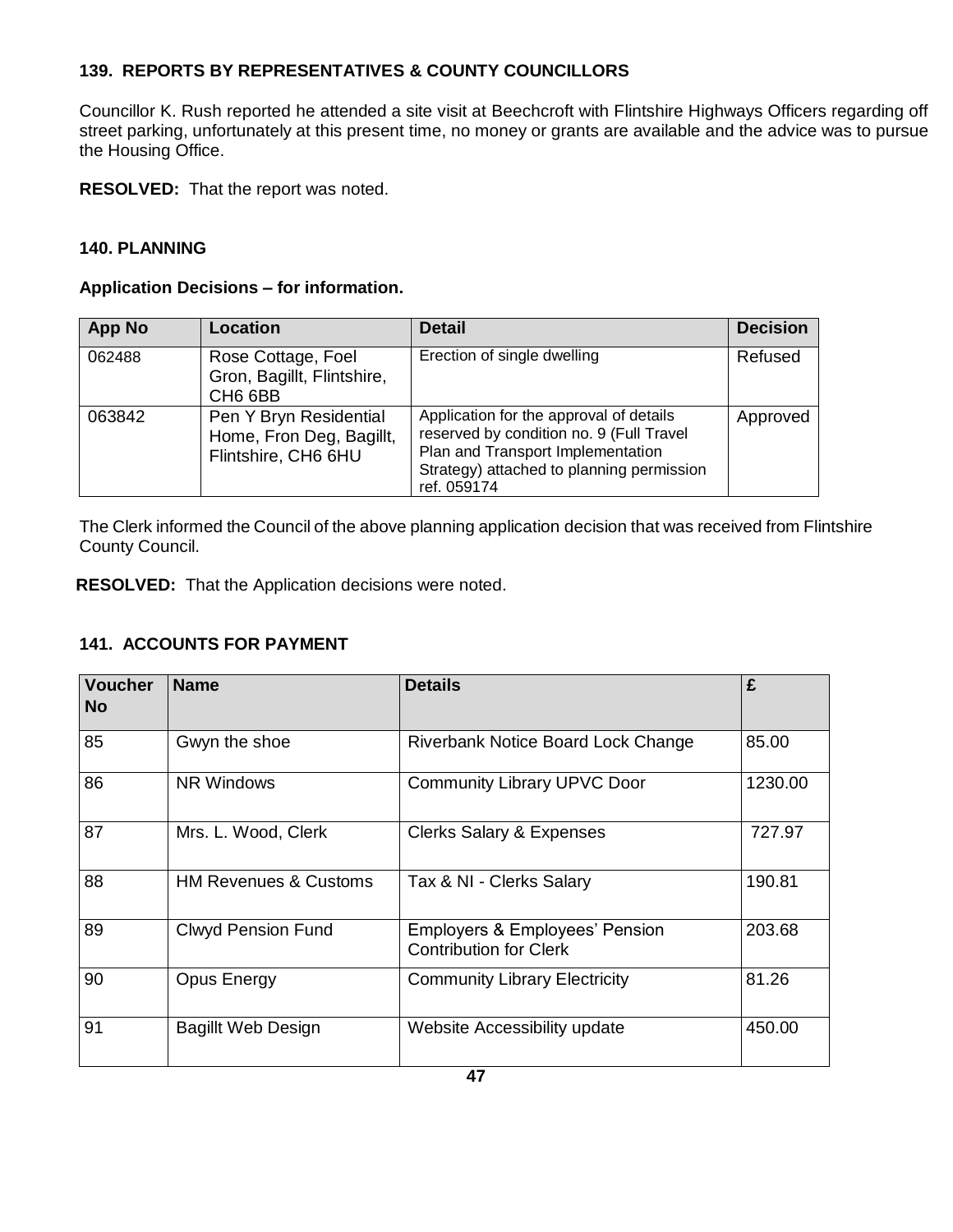| 92 | <b>Flint Town Council</b> | Photocopying services January  | 16.00 |
|----|---------------------------|--------------------------------|-------|
| 93 | <b>Flint Town Council</b> | Photocopying services February | 15.00 |

**RESOLVED:** That the above-mentioned accounts be paid.

## **142. APPLICATIONS FOR FINANCIAL ASSISTANCE**

 The Council considered a report by the Clerk on Applications for Financial Assistance, copies of which had been previously circulated to Members.

#### **RESOLVED:**

**1**. That in accordance with Section 2 of the Local Government Act 2000, the following donations be agreed for this financial year:

| Voucher No | <b>Name</b>                |        |
|------------|----------------------------|--------|
| 94         | <b>Busy Little Rascals</b> | 700.00 |

**2.** That in relation to the application from Wales Air Ambulance, no donation to be made.

## **143. AUDIT OF ACCOUNTS 2020/21**

The Clerk reported the Audit Report for 2020/21 had been received and previously circulated to Members.

The Clerk addressed the issues raised by the External Auditor, BDO with the Council and also advised the conclusion of audit was being advertised as required by BDO.

## **RESOLVED:**

- 1. That the annual return be approved.
- 2. That with regard to the issues arising from the BDO Audit, the actions of the clerk were noted and supported.
- 3. That the actions of the Clerk concerning giving Notice of Conclusion of the audit as required by BDO be noted.

## **144. STREET FURNITURE INSPECTION**

The Clerk reminded Councillors it had been agreed that the inspection would be carried out on a rota basis between Councillors. Councillor B. T. Doleman and Councillor Mrs. J. Nicholas carried out last year's inspection.

The Council agreed for Councillor Mrs. T. Strong and Councillor Mrs. A. Locker would carry out the Street furniture inspection for 2022/23.

**RESOLVED:** That the Clerk will send the Inspection report to Councillor Mrs. T. Strong and Councillor Mrs. A. **Locker**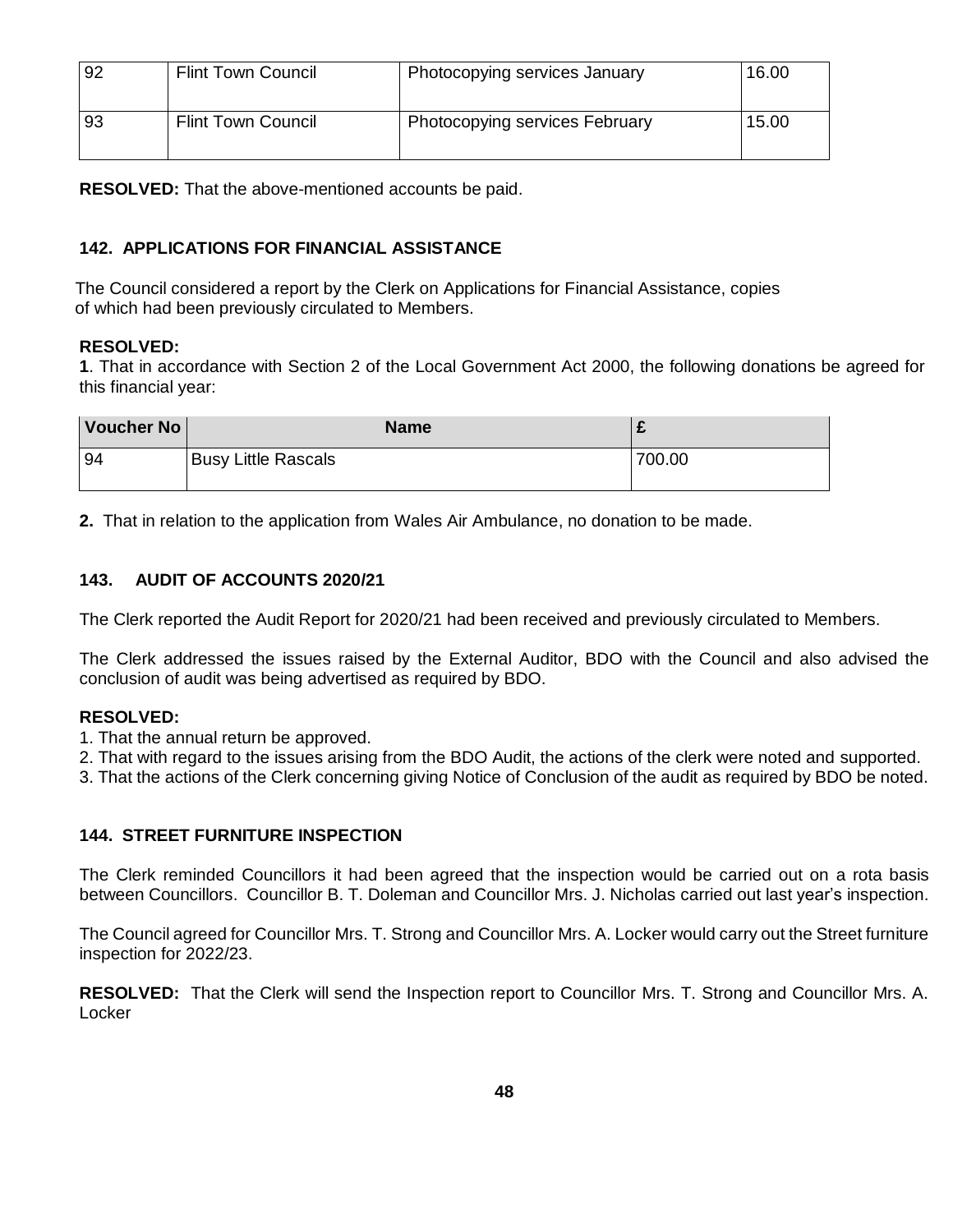#### **145. COMMUNITY LIBRARY**

Councillor Mrs. W. Owens reported that the Library had received the funds from the FLVC grant for the Community Cinema facilities so equipment will be ordered.

Councillor Mrs. W. Owens also said the blinds will be fitted this week and the invoice will be sent to the Clerk, following the agreement that the Council would pay for the blinds.

The Community Library needs volunteers, if anyone is interested or Councillors can spread the word.

**RESOLVED**: Noted

#### **146. LETTER OF THANKS TO RESIDENTS**

Councillor R. Davies proposed a letter of thanks is sent to all volunteers in the village, who's commitment, effort and hard work keep the village clean and tidy.

Councillor B. T. Doleman suggested an open letter, which could be published on the Council's notice boards and website for all volunteers to see, however include a special mention to some of the volunteers.

Councillors agreed this was an excellent proposal.

**RESOLVED:** That the Clerk will publish a thank you letter on the Council's notice boards and website.

#### **147. JDH BUSINESS SERVICES LTD**

The Clerk requested the Council agree to continuing to use JDH Business Services Ltd for Internal Audit Services and agreed the increase in service costs.

**RESOLVED:** The Clerk will write to JDH Business Services Ltd advising them of the Council's decision to continue to use their services.

#### **148. COUNCIL MEETINGS**

The Clerk reminded Councillors that in September 2021, Council considered whether or not it was safe due to covid to return to face to face meetings and at that time, it was decided to remain meeting virtually and the Council would review the situation at a later date when restrictions eased.

The Clerk shared information from Mr. G. Owens, Flintshire Chief Officer, Legal regarding returning to face to face meetings. The Council discussed the possibility of returning to face to face meetings but felt at this time we should remain meeting virtually and review the situation after the Election. Safety of people is paramount.

The Clerk also asked the Council if they wish to meet in April due to the close proximity to the May Elections, advice had been sought from Mr. G. Owens, Flintshire Chief Officer, Legal and he advised is was a Council decision. The Council proposed a meeting is held in April and will be held on Monday 11<sup>th</sup> April, 2022.

**RESOLVED:** That the Council will remain meeting virtually and review the situation after the Elections and the April meeting will be held on Monday 11<sup>th</sup> April, 2022.